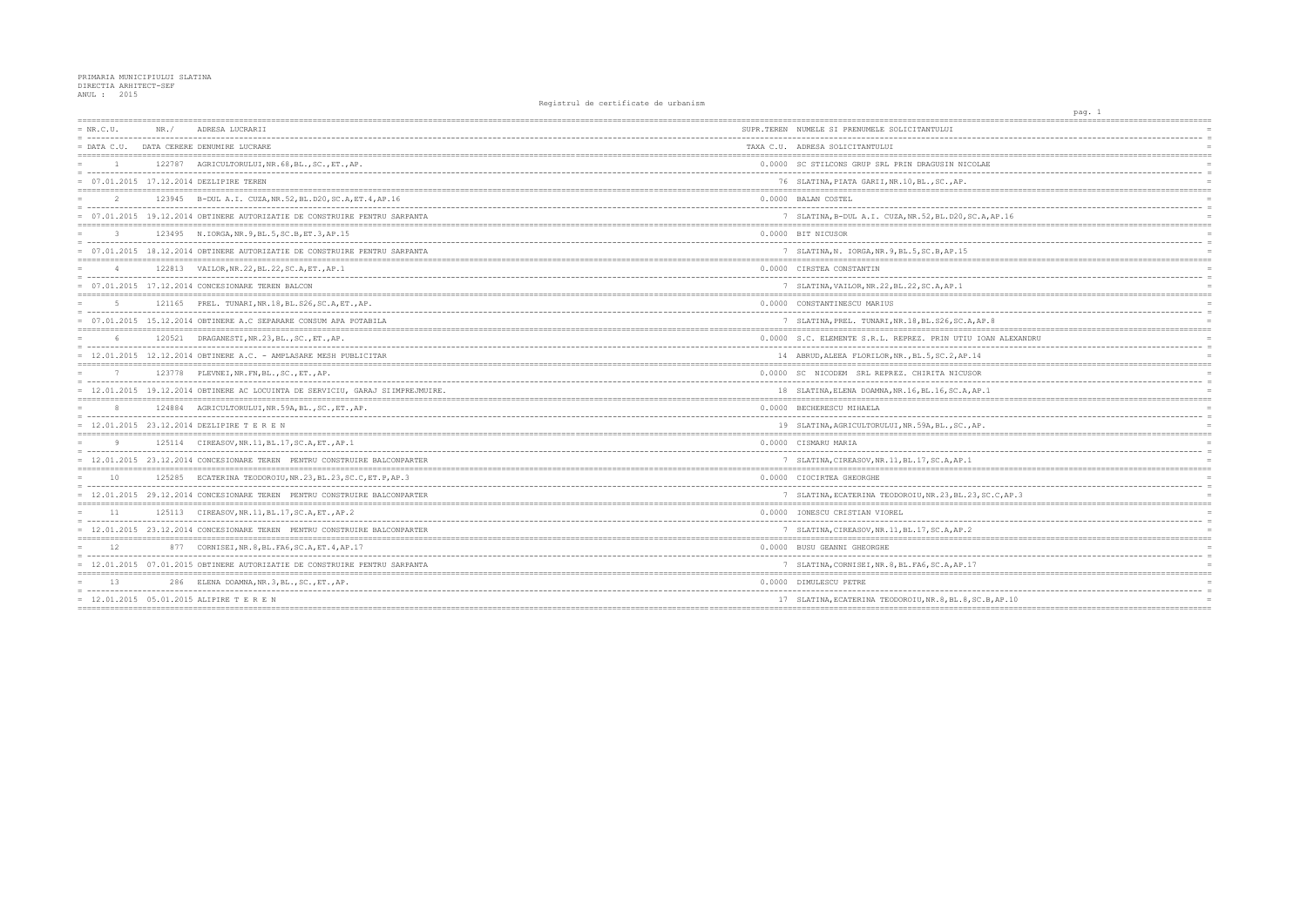| $= NR.C.U.$   | NR. / | ADRESA LUCRARII                                                                                                            | SUPR.TEREN NUMELE SI PRENUMELE SOLICITANTULUI         |
|---------------|-------|----------------------------------------------------------------------------------------------------------------------------|-------------------------------------------------------|
| $=$ DATA C.U. |       | DATA CERERE DENUMIRE LUCRARE                                                                                               | TAXA C.U. ADRESA SOLICITANTULUI                       |
| 14            |       | 124933 NICOLAE BALCESCU, NR. 24, BL., SC., ET., AP.                                                                        | 0.0000 S C MIN D.V. S R L PRIN MINESCU TUDOR          |
|               |       | $= 12.01.2015 23.12.2014 ALIPIRE T E R E N$                                                                                | 25 SLATINA, , NR. 47, BL., SC., AP.                   |
| 1.5           |       | 665 PITESTI, NR. 34, BL., SC., ET., AP.                                                                                    | 0.0000 SC ELECTRIC TOTAL SRL PENTRU SC CEZ DISTR      |
|               |       | = 14.01.2015 06.01.2015 OBTINERE AUTORIZATIE DE CONSTRUIRE PENTRUBRANSAMENT ENERGIE ELECTRICA LOCUINTA                     | 7 SLATINA, MANASTIRII, NR. 11, BL. 5, SC. A, AP. 9    |
| 16            |       | 125749 GRIGORE ALEXANDRESCU, NR. 8, BL., SC., ET., AP.                                                                     | 0.0000 JOITESCU CONSTANTIN                            |
|               |       | = 14.01.2015 30.12.2014 OBTINERE AUTORIZATIE DE DESFIINTARE ANEXAGOSPODAREASCA                                             | 18 SLATINA, LIBERTATI, NR. 4, BL. FA 15, SC. 1, AP. 1 |
| 17            |       | 2233 ECATERINA TEODOROIU, AP.16,18,19,NR.30,BL.30,SC.B,ET.4,AP.                                                            | 0.0000 RADUCU MARIAN IULIAN, PATRU DUMITRU, IVASCI    |
|               |       | = 15.01.2015 09.01.2015 OBTINERE AUTORIZATIE DE CONSTRUIRE PENTRU SARPANTA                                                 | 10 SLATINA, ECATERINA TEODOROIU, NR. 30, BL. 30, S    |
| 18            |       | 123533 GRIGORE ALEXANDRESCU, NR. 11, BL., SC., ET., AP.                                                                    | 0.0000 DUTA DUMITRU DANIEL                            |
|               |       | $= 15.01.2015 18.12.2014$ CONSTRUIRE LOCUINTA S+P+M SI GARAJE.                                                             | 35 SLATINA, CONSTANTIN BRANCOVEANU, NR. 2, BL. 10     |
| 19            |       | 123906 TUDOER VLADIMIRESCU, NR.85, BL., SC., ET., AP.                                                                      | 0.0000 BALAN AMELIA                                   |
|               |       | = 15.01.2015 19.12.2014 IMPREJMUIRE TEREN                                                                                  | 8 SLATINA, TUDOR VLADIMIRESCU, NR.85, BL., SC.,       |
|               |       | 555 PLEVNEI, NR. 7, BL., SC., ET., AP.                                                                                     | 0.0000 APOSTOLESCU DANIELA                            |
|               |       | $= 15.01.2015 06.01.2015$ OBTINERE AC LOCUINTA                                                                             | 13 SLATINA, PLEVNEI, NR. 7, BL., SC., AP.             |
| 21            |       | 125340 ALICE BOTEZ, NR. 9, BL., SC., ET., AP.                                                                              | 0.0000 GDF SUEZ ENERGY ROMANIA SA PRIN SC INSTPR      |
|               |       | 15.01.2015 29.12.2014 OBTINERE AC BRANSAMENT GAZE.                                                                         | 7 DRAGASANI, TRAIAN, NR. 30, BL., SC., AP.            |
|               |       | 4161 CRISAN, NR. 31G, BL., SC., ET., AP.                                                                                   | 0.0000 SC DELTA ALUMINIU SRL KARASU SELCUK            |
|               |       | = 16.01.2015 14.01.2015 OBTINERE AC DEVIERE RETEA DE GAZE NATURALE REDUSAPRESIUNE.                                         | 7 SLATINA, AI CUZA, NR.13, BL.CAM2, SC.A, AP.26       |
| 2.3           | 3828  | ALICE BOTEZ, NR.20, BL., SC., ET., AP.                                                                                     | 0.0000 SOAICA GHEORGHE                                |
|               |       | = 19.01.2015 13.01.2015 OBTINERE AC CONSTRUIRE MAGAZIE SI FOISOR                                                           | 15 SLATINA, A.I CUZA, NR. 28, BL. CAM4, SC. D, AP. 58 |
| 24            |       | 130 PLEVNEI, NR. 7, BL., SC., ET., AP.                                                                                     | 0.0000 APOSTOLESCU DANIELA                            |
|               |       | = 19.01.2015 05.01.2015 OBTINERE AUTORIZATIE DE DESFIINTARE LOCUINTA                                                       | 13 SLATINA, PLEVNEI, NR. 7, BL., SC., AP.             |
| 2.5           |       | 892 POENII, NR. 21A, BL., SC., ET., AP.                                                                                    | 0.0000 SC ELECTRIC TOTAL SRL PENTRU CEZ DISTRIBUY     |
|               |       | = 20.01.2015 07.01.2015 OBTINERE AUTORIZATIE DE CONSTRUIRE PENTRUALIMENTARE CU ENERGIE ELECTRICA LOCUINTA ADI              | 7 SLATINA, OITUZ, NR., BL., SC., AP.                  |
| 26            |       | 123516 MANASTIRII, NR.12, BL., SC., ET., AP.                                                                               | 0.0000 SC SCADT SA REPREZENTANT TOMA ION OVIDIU       |
|               |       | = 20.01.2015 18.12.2014 OBTINERE AUTORIZATIE DE CONSTRUIRE PENTRU REFACERETERASA ACOPERITA, EXTINDERE TERENURI DE TENIS SI | 54 BUCURESTI, DR. MAXIMILIAN POPPER, NR. 30, BL.      |
|               |       |                                                                                                                            |                                                       |

| pag. 2<br>----------------                              |                      |
|---------------------------------------------------------|----------------------|
|                                                         |                      |
|                                                         | $\equiv$             |
|                                                         |                      |
|                                                         |                      |
|                                                         | $\overline{a}$       |
|                                                         |                      |
| IBUTIE SA PRIN TANASESCU EUGEN                          |                      |
|                                                         | $\equiv$             |
|                                                         | $=$                  |
| ========<br>----------------------------                | $=$                  |
|                                                         |                      |
| 5                                                       |                      |
| ---------------------<br>=================<br>J DUMITRU | $\equiv$             |
|                                                         | $\equiv$             |
| $B,$ B, AP. $18$                                        |                      |
|                                                         |                      |
|                                                         | $\equiv$             |
| 4, SC.A, AP.13                                          |                      |
|                                                         |                      |
|                                                         |                      |
| AΡ.                                                     |                      |
|                                                         |                      |
|                                                         | $\overline{a}$       |
|                                                         | $=$                  |
|                                                         |                      |
| ) SRL PT. BAJAN EUGENIA                                 | $\equiv$             |
|                                                         |                      |
|                                                         |                      |
|                                                         | $\equiv$             |
|                                                         |                      |
| ========                                                |                      |
|                                                         | $\equiv$             |
|                                                         |                      |
|                                                         |                      |
|                                                         | $\equiv$<br>$\equiv$ |
|                                                         | $\equiv$             |
|                                                         |                      |
| TIE SA                                                  |                      |
|                                                         | $\equiv$             |
|                                                         | $=$ $=$ $=$          |
|                                                         |                      |
| ----------<br>76, SC.2, AP.32                           | $\equiv$             |
|                                                         |                      |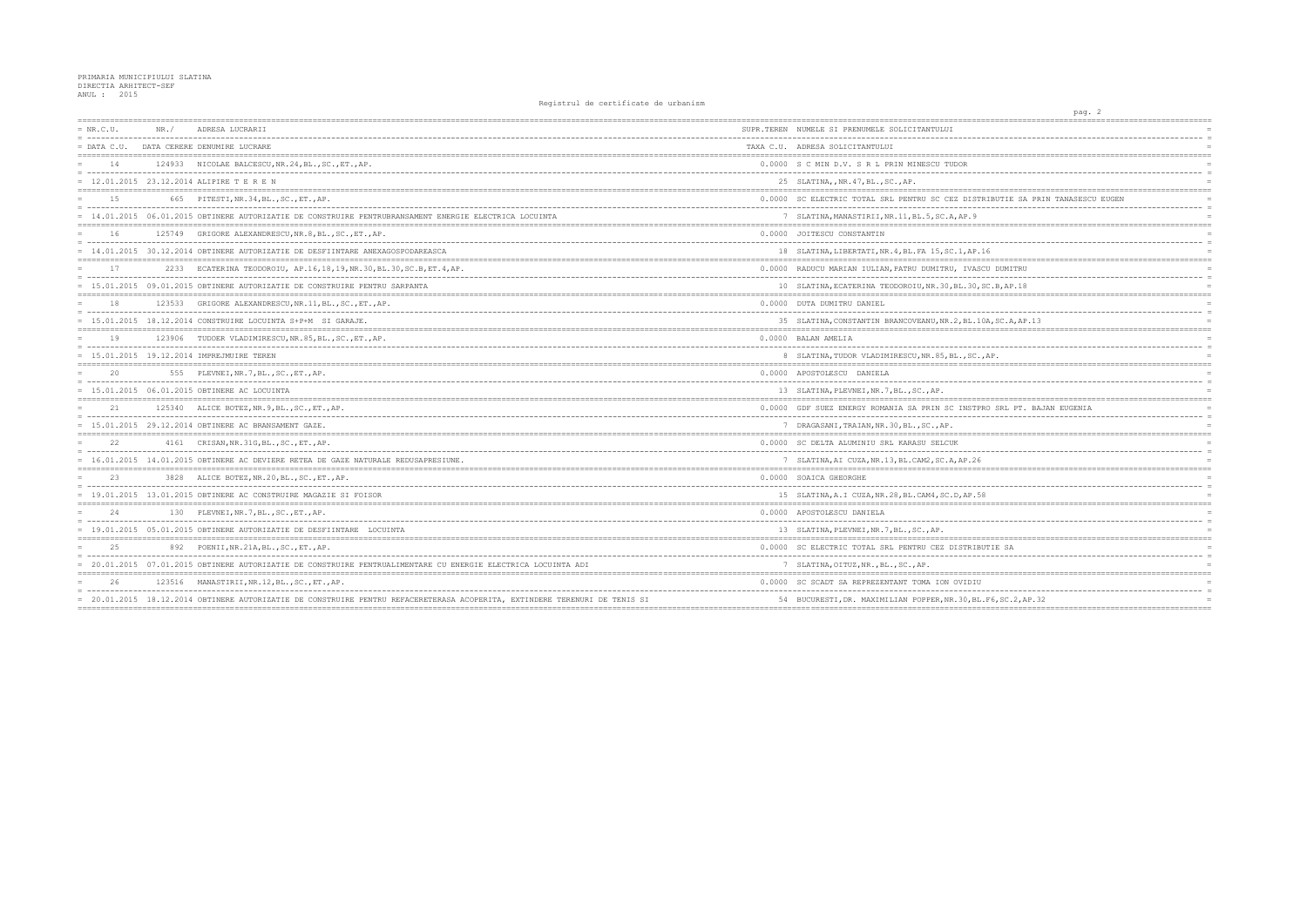| $= NR.C.U.$   | NR. / | ADRESA LUCRARII                                                                                                       | SUPR.TEREN NUMELE SI PRENUMELE SOLICITANTULUI        |
|---------------|-------|-----------------------------------------------------------------------------------------------------------------------|------------------------------------------------------|
| $=$ DATA C.U. |       | DATA CERERE DENUMIRE LUCRARE                                                                                          | TAXA C.U. ADRESA SOLICITANTULUI                      |
| 27            |       | 99687 CONSTRUCTORULUI                                                                                                 | 0.0000 TOBOL IONEL REP. AL SC EKOMIN SRL             |
|               |       | = 20.01.2015 14.10.2014 AMENAJARE DEPOZIT DESEURI RECICLABILE CUCONTINUTDE CARBON PE PLATFORMA BETONATA EXISTENTA.    | 294 CAMPINA, 1MAI, NR.1, BL., SC., AP.1              |
| 28            |       | 107926 PITESTI, NR. 110, BL., SC., ET., AP.                                                                           | 0.0000 SC ROMMAR PRODIMPEX SRL REPREZENTANT ILIE     |
|               |       | = 21.01.2015 06.11.2014 OBTINERE AUTORIZATIE DE CONSTRUIRE PENTRU HALADEPOZITARE, SPATII BIROURI SI PARCARE ACOPERITA | 34 SLATINA, ECATERINA TEODOROIU, NR., BL. 9, SC. D.  |
|               |       | 118897 NICOLAE TITULESCU, NR.29, BL., SC., ET., AP.                                                                   | 0.0000 SC KAUFLAND ROMANIA REPREZENTANT NANU DAN     |
|               |       | = 21.01.2015 09.12.2014 OBTINERE AUTORIZATIE DE CONSTRUIRE PENTRUPRELUNGIRE ZID DE SPRIJIN, CONSOLIDARE TALUZ,        | 8 CRAIOVA, CERNELE, NR. 5, BL., SC., AP.             |
| 30            |       | 94095 ECATERINA TEODOROIU, NR.38C, BL., SC., ET., AP.                                                                 | 0.0000 ODAGIU MARIUS REP. SC VIOCLAR IMPEX SRL       |
|               |       | = 21.01.2015 01.10.2014 AMENAJARE ZONA DE AGREMENT, PISCINA, PUT FORAT SIIMPREJMUIRE TEREN                            | 22 SLATINA, LIBERTATII, NR. 9, BL. 9, SC. A, AP. 4   |
| 31            |       | 47424 EC. TEODOROIU, NR.27C, BL., SC., ET., AP.                                                                       | 0.0000 POPA VIOREL                                   |
|               |       | = 21.01.2015 21.05.2014 OBTINERE AC SPALATORIE AUTO.                                                                  | 10 SLATINA, CRIZANTEMEI, NR. 5, BL. 5, SC. A, AP. 12 |
| 32            |       | 3006 PROF. MARIN S. ANDREIAN, NR. 41, BL., SC., ET., AP.                                                              | 0.0000 GORAN ADRIAN LUIS                             |
|               |       | $= 22.01.2015 12.01.2015$ OPERATIUNI NOTARIALE.                                                                       | 13 SLATINA, TOAMNEI, NR.12, BL.9, SC.B, AP.7         |
| 33            |       | 124547 ZORLEASCA                                                                                                      | 0.0000 STANCU FLORICA                                |
|               |       | = 22.01.2015 22.12.2014 EXTINDERE ANEXA                                                                               | 10 SLATINA, CUZA VODA, NR. 14, BL. 14, SC. A, AP. 7  |
| 34            |       | 3789 LIBERTATII, NR., BL. FA15, SC.C, ET., AP. 4                                                                      | 0.0000 MORARU MARCELA                                |
|               |       | $= 22.01.2015 13.01.2015$ OBTINERE AC- CONSTRUIRE BALCON                                                              | 7 SLATINA, LIBERTATII, NR., BL. FA15, SC.C, AP. 4    |
|               |       | 4640 NICOLAE TITULESCU, NR.29, BL., SC., ET., AP.                                                                     | 0.0000 S.C. COMISION TRADE S.R.L. REPREZ. PRIN CH    |
|               |       | = 22.01.2015 15.01.2015 OBTINERE AUTORIZATIE DE CONSTRUIRE PENTRUREBRANDING STATIE DE DISTRIBUTIE CARBURANTI AUTO     | 8 CRAIOVA, RAZBOIENI, NR. 4, BL. B14, SC. 1, AP. 8   |
| 36            |       | 124963 PANSELELOR, NR. 21E, BL., SC., ET., AP.                                                                        | 0.0000 GDF SUEZ ENERGY ROMANIA PRIN DIVERSINST SF    |
|               |       | = 22.01.2015 23.12.2014 OBTINERE AC EXTINDERE RETEA DE BAZE NATURALE SIBRANSAMENTUL AFERENT.                          | 7 CRAIOVA, VASLUI, NR. 3, BL., SC., AP.              |
|               |       | 5906 TUDOR VLADIMIRESCU, NR. 109A, BL., SC., ET., AP.                                                                 | 0.0000 IVAN CORNEL                                   |
|               |       | $= 26.01.2015 19.01.2015 ALIPIRE T E R E N$                                                                           | 18 SLATINA, TUDOR VLADIMIRESCU, NR.109A, BL., SC.    |
|               |       | 6283 TUNARI - PROF. ALEXE MARIN., NR. 67, BL., SC., ET., AP.                                                          | 0.0000 VANTU CONSTANTIN CATALIN                      |
|               |       | = 26.01.2015 20.01.2015 ALIPIRE TEREN                                                                                 | 18 SLATINA, TUNARI, NR. 67, BL., SC., AP.            |
| 39            |       | 4246 B-DUL NICOLAE TITULESCU, NR. 2, BL. 2, SC. A, ET., AP. 11                                                        | 0.0000 STANCU EMIL                                   |
|               |       | = 26.01.2015 20.01.2015 OBTINERE AUTORIZATIE DE CONSTRUIRE PENTRU SARPANTA                                            | 10 SLATINA, B-DUL NICOLAE TITULESCU, NR. 2, BL. 2,   |
|               |       |                                                                                                                       |                                                      |

| pag. 3<br>---------                       |                            |
|-------------------------------------------|----------------------------|
| ============                              |                            |
|                                           | $=$                        |
| -----------------------------<br>======== |                            |
|                                           |                            |
|                                           | $\overline{a}$             |
| --------------------------------------    |                            |
| MARIN                                     |                            |
|                                           | $\overline{a}$             |
| AP.3<br>=========                         | $\equiv$                   |
|                                           |                            |
|                                           | $\overline{a}$             |
|                                           |                            |
|                                           |                            |
|                                           | $\equiv$                   |
|                                           |                            |
|                                           |                            |
|                                           | $\equiv$                   |
|                                           |                            |
|                                           |                            |
|                                           | $\overline{a}$             |
|                                           | $=$<br>$=$                 |
|                                           |                            |
|                                           | $\overline{a}$             |
|                                           | $=$                        |
|                                           |                            |
|                                           | $\equiv$                   |
| ;=============================            |                            |
| HIRITESCU VALENTIN DANIEL                 |                            |
|                                           | $\overline{a}$             |
|                                           |                            |
| RL PENTRU BODESCU COSMINA MARIA           |                            |
|                                           | $\equiv$                   |
| ----------                                |                            |
|                                           |                            |
|                                           | $\overline{a}$<br>$\equiv$ |
| $,$ $AP.$                                 |                            |
|                                           |                            |
|                                           | $\overline{a}$             |
|                                           |                            |
|                                           |                            |
| -----<br>SC.A, AP.11                      | $\equiv$                   |
|                                           |                            |
|                                           |                            |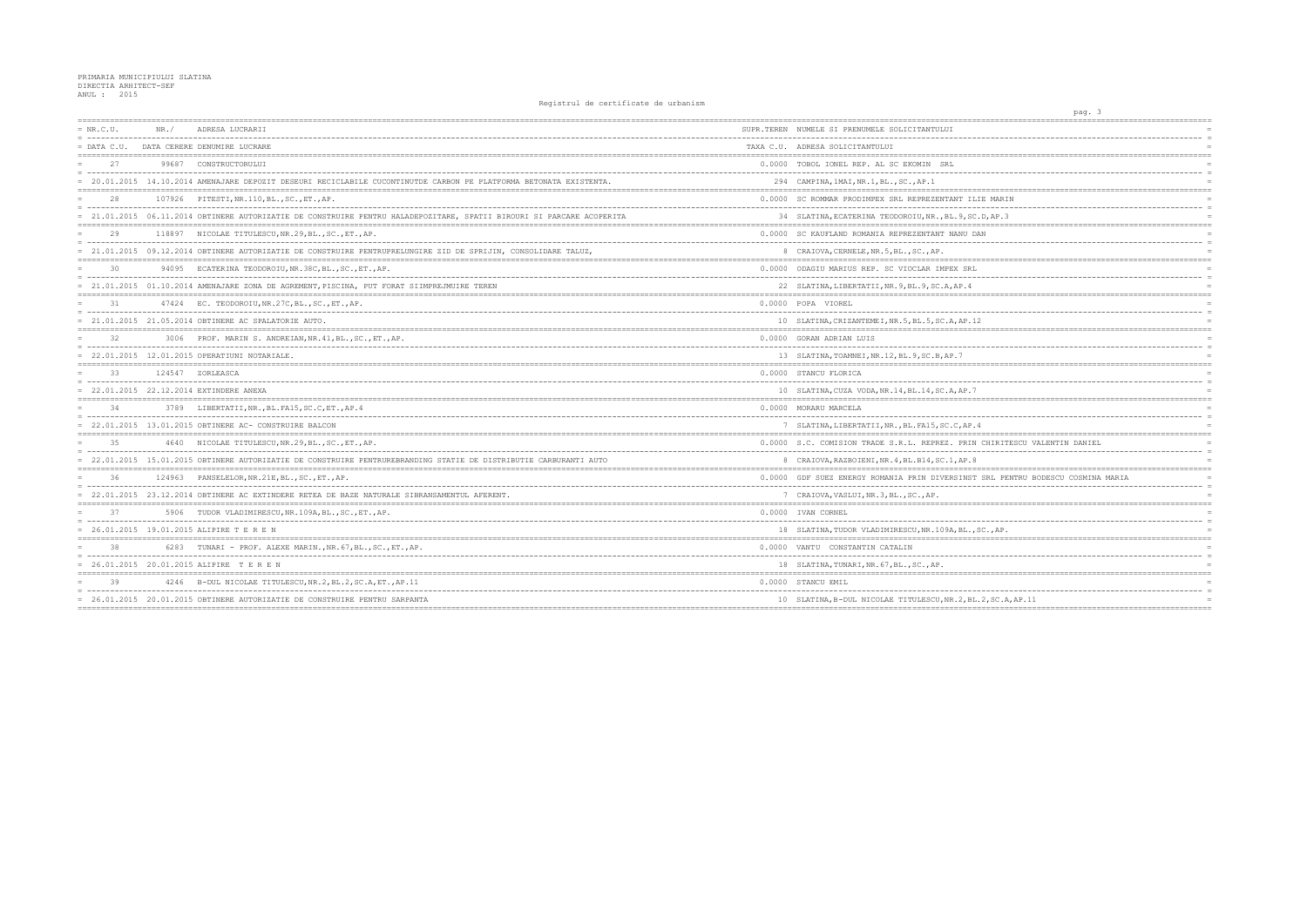| $= NR.C.U.$ | NR. / | ADRESA LUCRARII                                                                        | SUPR.TEREN NUMELE SI PRENUMELE SOLICITANTULUI        |
|-------------|-------|----------------------------------------------------------------------------------------|------------------------------------------------------|
|             |       | = DATA C.U. DATA CERERE DENUMIRE LUCRARE                                               | TAXA C.U. ADRESA SOLICITANTULUI                      |
| 40          |       | 6248 B-DUL NICOLAE TITULESCU, NR. 23, BL. 23, SC. A, ET., AP. 10                       | 0.0000 JOITOIU NICOLAE                               |
|             |       | = 26.01.2015 20.01.2015 OBTINERE AUTORIZATIE DE CONSTRUIRE PENTRU SARPANTA             | 10 SLATINA, B-DUL NICOLAE TITULESCU, NR. 23, BL.     |
| 41          |       | 7716 ARCULUI, NR.5, BL.9A, SC.A, ET.4, AP.                                             | 0.0000 DOBRITA ION, GRIGORE FLORIN, NEACSU SILVIU,   |
|             |       | = 30.01.2015 22.01.2015 OBTINERE AUTORIZATIE DE CONSTRUIRE-SARPANTA LA AP.15,16,17,18  | 10 SLATINA, ARCULUI, NR.5, BL.9A, SC.A, AP.          |
|             |       | 7018 ALEEA INFRATIRII, AP. 18, 19, 20, NR. 7, BL. FB1, SC. D, ET., AP.                 | 0.0000 NEACSU MARIA, BURCA CONSTANTIN, CONSTANTIN    |
|             |       | = 30.01.2015 21.01.2015 OBTINERE AUTORIZATIE DE CONSTRUIRE PENTRU SARPANTALEMN         | 7 SLATINA, INFRATIRII, NR. 7, BL. FB1, SC. 4, AP. 19 |
|             |       | 9486 B-DUL A.I. CUZA, NR.11A, BL.FB15, SC.B, ET.P, AP.3                                | 0.0000 NEAG TEODOR                                   |
|             |       | 30.01.2015 27.01.2015 CONCESIONARE TEREN PENTRU CONSTRUIRE BALCON-PARTER               | 7 SLATINA, B-DUL A.I. CUZA, NR.11A, BL.FB15, SC      |
| 44          |       | 7712 PRELUNGIREA TUNARI, NR. 28, BL. S1, SC. A, ET. P, AP. 7                           | 0.0000 PREDOANA NITA                                 |
|             |       | 30.01.2015 22.01.2015 CONCESIONARE TEREN PENTRU CONSTRUIRE BALCON-PARTER               | 7 SLATINA, PRELUNGIREA TUNARI, NR.28, BL.S1, SC      |
| 4.5         |       | 9485 N. IORGA, NR. 9, BL. 5, SC. B, ET., AP. 2                                         | 0.0000 DUMITRASCU MARIA                              |
|             |       | = 30.01.2015 27.01.2015 CONCESIONARE TEREN PENTRU CONSTRUIRE BALCON-PARTER             | 7 SLATINA, N. IORGA, NR. 9, BL. 5, SC. B, AP. 2      |
| 46          |       | 6220 PRIMAVERII, NR. 11, BL. PM2, SC. B, ET. P, AP. 3                                  | 0.0000 SC ELEN - BI COCHET PRIN BANICA ELENA         |
|             |       | $= 30.01.2015$ 19.01.2015 MODERNIZARE SPATIU COMERCIAL                                 | 7 SLATINA, PRIMAVERII, NR. 11, BL. PM2, SC. B, AP. 3 |
| 47          |       | 111635 ALICE BOTEZ, NR.32, BL., SC., ET., AP.                                          | 0.0000 BALASOIU ANDREEA                              |
|             |       | 30.01.2015 19.11.2014 CONSTRUIRE LOCUINTA P+1E SI IMPREJMUIRE TEREN                    | 36 SLATINA, BASARABILOR, NR. 45, BL. 7, SC. C, AP. 5 |
|             |       | 6664 ALEEA POET FLORIN DUMITRANA, NR. 7, BL., SC., ET., AP.                            | 0.0000 PREDA VIOREL DANIEL                           |
|             |       | = 30.01.2015 20.01.2015 OBTINERE AC LOCUINTA. ANEXA SI IMPREJMUIRE.                    | 13 SLATINA, LIBERTATII, NR. 1, BL. 1, SC. B, AP. 7   |
| 49          |       | 5776 ALEEA TEXTILISTULUI, NR.23D, BL., SC., ET., AP.                                   | 0.0000 SC GDF SUEZ ENERGY ROMANIA SA PRIN SC INS'    |
|             |       | = 30.01.2015 19.01.2015 OBTINERE A.C - BRANSAMENT GAZE NATURALE PRESIUNEREDUSA         | 7 DRAGASANI, TRAIAN, NR. 30, BL., SC., AP.           |
| 50          |       | 5411 IZVORULUI, NR.2B, BL., SC., ET., AP.                                              | 0.0000 SC GDF SUEZ ENERGY ROMANIA SA PRIN SC INS'    |
|             |       | 30.01.2015 16.01.2015 OBTINERE A.C - BRANSAMENT GAZE NATURALE PRESIUNEREDUSA           | 7 DRAGASANI, TRAIAN, NR. 30, BL., SC., AP.           |
| 51          |       | 8595 PLEVNEI, NR.31, BL., SC., ET., AP.                                                | 0.0000 BICA IULIU                                    |
|             |       | = 30.01.2015 23.01.2015 OBTINERE AUTORIZATIA DE CONSTRUIRE PENTRU GARAJAUTO            | 18 SLATINA, PLEVNEI, NR.31, BL., SC., AP.            |
| 52          |       | 115855 B-DUL A. I. CUZA, NR. 16, BL., SC., ET., AP.                                    | 0.0000 GHEORGHE STEFAN-CRISTIAN                      |
|             |       | = 30.01.2015 02.12.2014 OBTINERE AUTORIZATIE DE CONSTRUIRE PENTRUAMENAJARE ACCES CURTE | 7 CRAIOVA, EMANOIL CHINEZU, NR., BL.H2, SC.3, AP     |
|             |       |                                                                                        |                                                      |

|                                            | pag. 4                     |                    |                 |                 |
|--------------------------------------------|----------------------------|--------------------|-----------------|-----------------|
| ===========                                |                            | ;================= | --------        |                 |
|                                            |                            |                    |                 | $\equiv$        |
|                                            |                            |                    |                 |                 |
|                                            |                            |                    |                 |                 |
|                                            |                            |                    |                 |                 |
|                                            |                            |                    |                 | $\equiv$        |
| 23, SC.A, AP.10                            |                            |                    |                 |                 |
| DGASPC OLT                                 |                            |                    |                 |                 |
|                                            |                            |                    |                 | $\equiv$        |
|                                            |                            |                    |                 |                 |
| ----------------                           |                            |                    |                 | $=$             |
| FLOREA                                     |                            |                    |                 |                 |
|                                            |                            |                    |                 | $=$             |
|                                            |                            |                    |                 |                 |
|                                            |                            |                    |                 |                 |
|                                            |                            |                    |                 | $=$<br>$\equiv$ |
| .B, AP.3                                   |                            |                    |                 | $=$             |
|                                            |                            |                    |                 | $=$             |
|                                            |                            |                    |                 |                 |
|                                            |                            |                    |                 | $=$             |
| A, AP.7                                    |                            |                    |                 | $=$             |
|                                            |                            |                    |                 |                 |
|                                            |                            |                    |                 |                 |
|                                            |                            |                    |                 | $\equiv$<br>$=$ |
|                                            |                            |                    | $=$ $=$ $=$ $=$ |                 |
|                                            |                            |                    |                 |                 |
|                                            |                            |                    |                 | $=$             |
|                                            |                            |                    |                 | $=$             |
| =======                                    | ;========================= |                    |                 |                 |
|                                            |                            |                    |                 |                 |
|                                            |                            |                    |                 | $\equiv$        |
|                                            |                            |                    |                 | $\equiv$        |
|                                            |                            |                    |                 |                 |
|                                            |                            |                    |                 | $\equiv$        |
|                                            |                            |                    |                 |                 |
|                                            |                            |                    |                 |                 |
| PPRO SRL PENTRU ENCEA MARCEL               |                            |                    |                 |                 |
|                                            |                            |                    |                 | $\equiv$        |
|                                            |                            |                    |                 |                 |
|                                            |                            |                    |                 |                 |
| PPRO SRL PENTRU APREOTESEI ADRIAN PETRISOR |                            |                    |                 | $=$<br>$\equiv$ |
|                                            |                            |                    |                 |                 |
|                                            |                            |                    |                 |                 |
|                                            |                            |                    |                 |                 |
|                                            |                            |                    |                 |                 |
|                                            |                            |                    |                 |                 |
|                                            |                            |                    |                 |                 |
|                                            |                            |                    |                 |                 |
| . 4                                        |                            |                    |                 | $=$             |
|                                            |                            |                    |                 |                 |
|                                            |                            |                    |                 |                 |